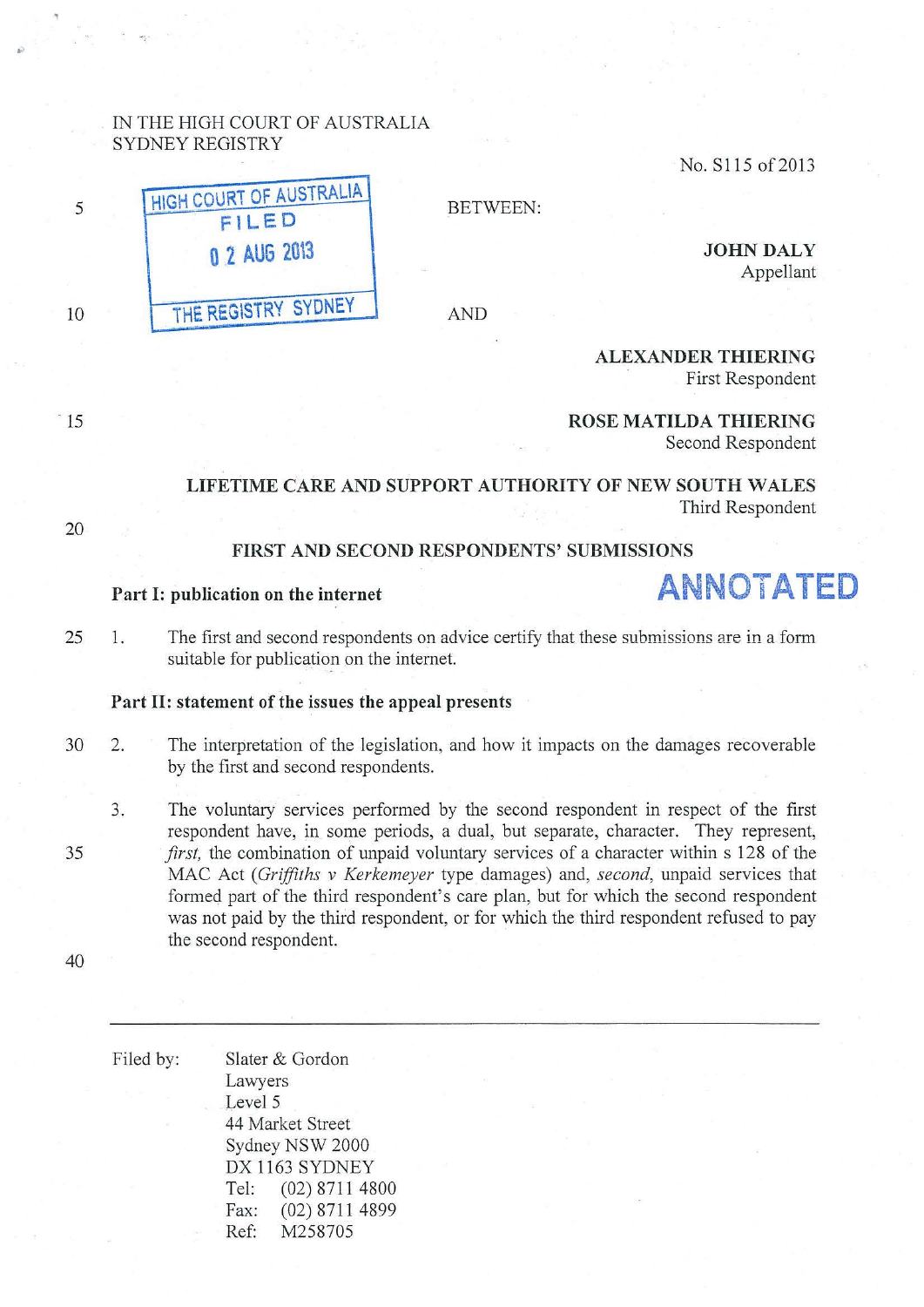- 4. There remains in this regard the outstanding matter of the second respondent pleading, or re-pleading, a claim based on the matters discussed by the Court of Appeal (CA [76] (AB 293)), the primary judge (TJ [143(h)] (AB 222)), or as otherwise arising from those decisions, and these appeal proceedings. There are likely to be periods in which it will be claimed at trial that the legislation has the impact that the first respondent can recover damages pursuant to s 128, and the second respondent can recover damages for the services she provided to the first respondent as pati of the care plan.
- 10 5. The appeal concerns the interpretation of s 6(1) of the LCS Act and s 130A of the MAC Act. The primary matter is the interpretation of the words: "that are provided for or are to be provided for" in s 130A of the MAC Act, and the words: "is to pay the reasonable expenses incurred by or on behalf of a person while a participant in the Scheme in providing for such of the treatment and care needs of the participant". In 15 addition, ss 6(2), 7(3) and 23 of the LCS Act and s 128 of the MAC Act are relevant.

## Part III: s 78B of the Judiciary Act 1903 (Cth)

20 6. The first and second respondents on advice certify that they have considered whether notice should be given pursuant to s 78B of the *Judiciary Act* 1903 (Cth) and consider that no such notice is required.

# Part IV: statement of factual issues as set out in the appellant's narrative of facts in contention

25

5

- 7. The first and second respondents accept that the appellant's statement of factual matters is accurate for the purposes of this appeal, subject to the following matters.
- 30 8. The Court of Appeal records the agreed facts at CA [15] (AB 270) and describes the "care plans" at CA [16] (AB 271).
	- 9. The appellant notes the factual matters set out in paragraphs 3 and 4 above.

# Part V: constitutional provisions, statutes and regulations

- 35
- 10. The first and second respondents agree that the appellant and the third respondent have identified the applicable statutes.

#### Part VI: statement of argument

40

45

- 11. A construction based on the text and (non-extrinsic) context or purpose of the legislation: The impact of the extrinsic material on the interpretation of the legislation is considered in paragraphs 20 to 19 below (the "fully funded" argument). The principles governing interpretation without consideration of extrinsic materials are stated in *Project Blue Sky Inc v Australia Broadcasting Authority* (1998) 194 CLR 355, [69]-[71] (McHugh, Gummow, Kirby and Hayne JJ).
- 12. The facts present two situations that give rise to the dispute as to the operation of the legislation. *First,* the situation where the second respondent is performing unpaid services that form part of the third respondent's assessment of the first respondent's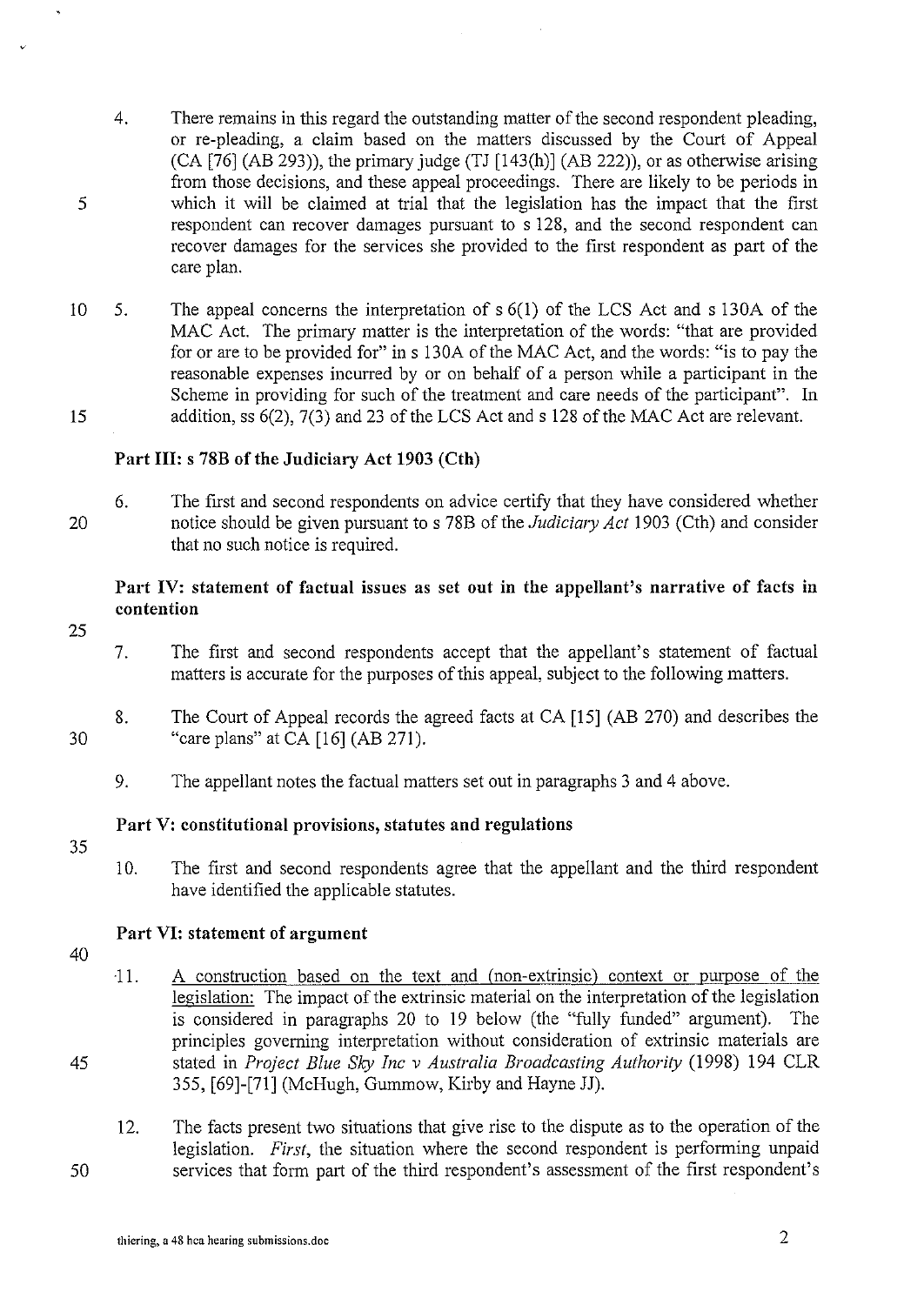treatment and care needs as a participant in the scheme. The first and second respondents say that these unpaid services form the basis of a claim against the third respondent and/or the appellant. *Second,* the situation where the second respondent is performing unpaid *Griffiths v Kerkemeyer* type services that would otherwise come within s 128 of the MAC Act. The first and second respondents say that these unpaid services form the basis of a claim against the appellant and are in the nature of damages within s 128 of the MAC Act.

13. If, in the first situation, hypothetically, the second respondent had been paid by the third respondent, the operation of s 130A of the MAC Act, in connection with  $s \, 6(1)$ of the LCS Act, is clear:  $\frac{1}{1}$  for the purposes of s 6(1) the third respondent would "pay" "expenses incurred" "in providing for the treatment and care needs", then for the purposes of s 130A as "the treatment and care needs" have been "provided for or are to be provided for", damages for economic loss in respect of those treatment and care needs carmot be recovered.

14. In the first situation, that hypothetical example of the family member being paid by the third respondent for services performed for the first respondent provides a useful guide to how the provisions operate, and how they should be interpreted.

15. The appellant's (and third respondent's) argument is directed to stopping an outcome that permits an accident victim recovering damages for services provided by a family member. In the hypothetical example, that is achieved by  $(a)$  the corresponding meaning of "providing for" in s  $6(1)$  and "provided for"<sup>2</sup> in s 130A. With that same meaning, *(b)*, "providing for" in s 6(1) and "provided for" in s 130A must be understood as being payment. This is,  $(c)$ , consistent with the requirement in s  $6(1)$ "to pay" "expenses incurred" and the preclusion in s 130A "no damages may be awarded" because, as a matter of logic, expenses have been incurred and payment made or is to be made.<sup>3</sup> This is also consistent with the LCS Act establishing an authority which has the role of assessing care and treatment needs and paying expenses incurred for those needs.

5

10

20

15

 $\mathbf{I}$ The services performed by the second respondent come within ss  $6(2)(f)$  and  $6(2)(g)$ of the LCS Act. The third respondent's obligation to assess the treatment and care needs of the first respondent is contained in s 23 of the LCS Act. The scheme of s 23 is to, first, impose a requirement to make an assessment of the treatment and care needs (s 23(1)), and, second, to treat that assessment as being "an assessment of the participant's treatment and care needs that are reasonable and necessary in the circumstances" (s 23(2)) (compare AS (46]).

In s 130A "provided for" appears twice in the words: "that are provided for or are to be provided". The use of "provided for" is the same in those words, but they have a different temporal focus: the past and the future.<br>3<br>Similarly, and still consistently.

Similarly, and still consistently, s 7(3) of the LCS Act approaches the subject matter of s 130A from the opposite direction: if future economic loss in respect of treatment and care needs has been awarded (by judgment or settlement) that accident victim "is not eligible to be<br>a participant in the Scheme" (TJ [150] (AB225)). Still consistently, a pre-scheme a participant in the Scheme"  $(TJ [150] (AB225))$ . commencement accident victim can buy into the Scheme pursuant to s 7A of the LCS Act. These matters are all predicated on a payment equivalent for the needs.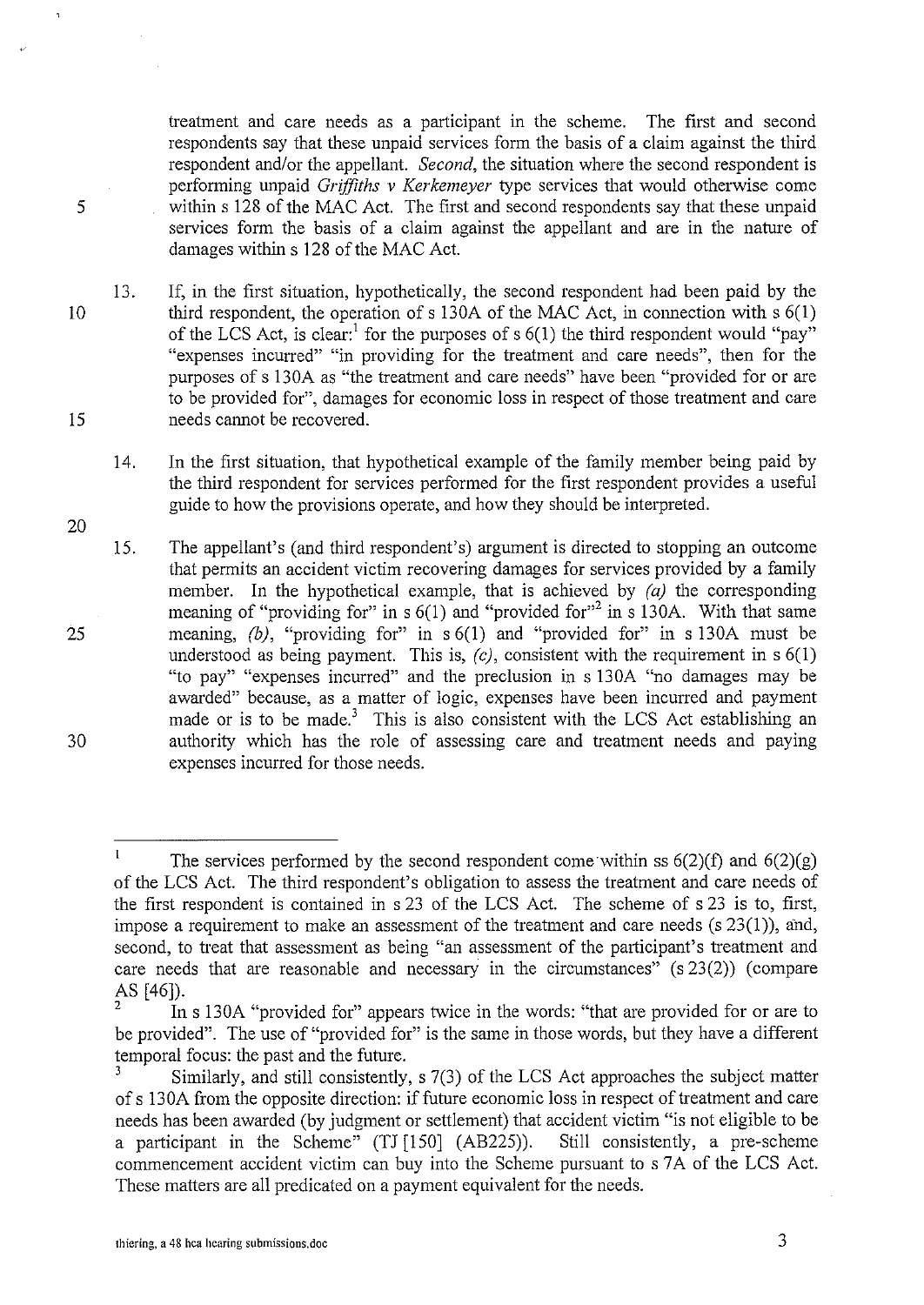- 16. What then in the first situation is it about the second respondent's performance of unpaid services for the first respondent that causes the legislation to operate in the same way? The first and second respondents say that in principle there is no difference. The annellant's argument (and the third respondent's argument) in The appellant's argument (and the third respondent's argument) in substance requires the text of the provisions, or the context of them, and the purpose of the legislation, to either treat "to pay" "expenses incurred" as covering unpaid services or treat "providing for" or "provided for" as covering unpaid services.
- 10 15 20 17. The concomitant expressions "to pay" and "expenses incurred" in  $s \cdot 6(1)$  do not accommodate unpaid services and that has the impact that "providing for" in  $s \, 6(1)$ has operation in respect only of paid (not unpaid) services. The core of the appellant's position nonetheless would have "provided for" in s 130A as having operation in respect of unpaid services. For s 130A to operate to stop damages being awarded "provided for" has to have the same operation as in  $s$  6(1). This is because s 130A is subordinate to s  $6(1)$ : the events in s  $6(1)$  have to have occurred for s 130A to operate, and this is why the Court of Appeal (CA [72] (AB292)) (and the trial judge (TJ [93] (AB209), [110] (AB214) and  $[143(g)]$  (AB222)) were correct to identify that s 130A operates as a provision against double recovery, and not a provision which extinguishes an entitlement. This is the harmonious operation of the legislation. In this context, interpreting "providing for" in  $s$  6(1) and "provided for" in  $s$  130A distorts (CA [67] (AB291)) the meaning which flows from the coupling of "to pay" and "expenses incurred" in s 6(1).
- 25 18. The broad purposes of the LCS Act identified by the trial judge (TJ [85] (AB206)) (and relied on by the appellant (AS [22])) do not change that operation. Of necessity, those purposes are broad, and they do not change the operation of the legislation to the  $circ$  circumstances presented in this appeal $4$  because the provisions in question can be interpreted to operate in a harmonious way and with appropriate hierarchy (as identified in paragraphs 15 and 17 above).
- 30 35 19. The second situation causes no different operation. As s 6(1) is not engaged (as the services are outside the assessed care plan), the subordinate s 130A does not operate to prevent recovery. In the second situation, the first respondent must at trial establish an entitlement within s 128 of the MAC Act, but s 130A does not extinguish the availability of those damages. Section 7(3) of the LCS Act applies in this situation, but until it is engaged (by judgment or settlement that includes damages for future economic loss in respect of future treatment and care needs), the legislation does not stop or extinguish those entitlements.
- $40$  20. A construction impacted on by extrinsic material  $-$  the "fully funded" argument: The "fully funded" argument (AS [51] to [65] and [84]) has a substantive impact on the appellant's submission as to interpretation of s 130A.

<sup>&</sup>lt;sup>4</sup> The broad purposes identified by the trial judge at TJ  $[85(c)$  and  $85(d)]$  (AB206)) (relied on by the appellant at AS [26]) are apt for the typical situation envisaged in the hypothetical example referred to in paragraph 13 above. Because the hypothetical situation is the typical situation that the legislature contemplated, the broadly stated purpose also reflects that situation.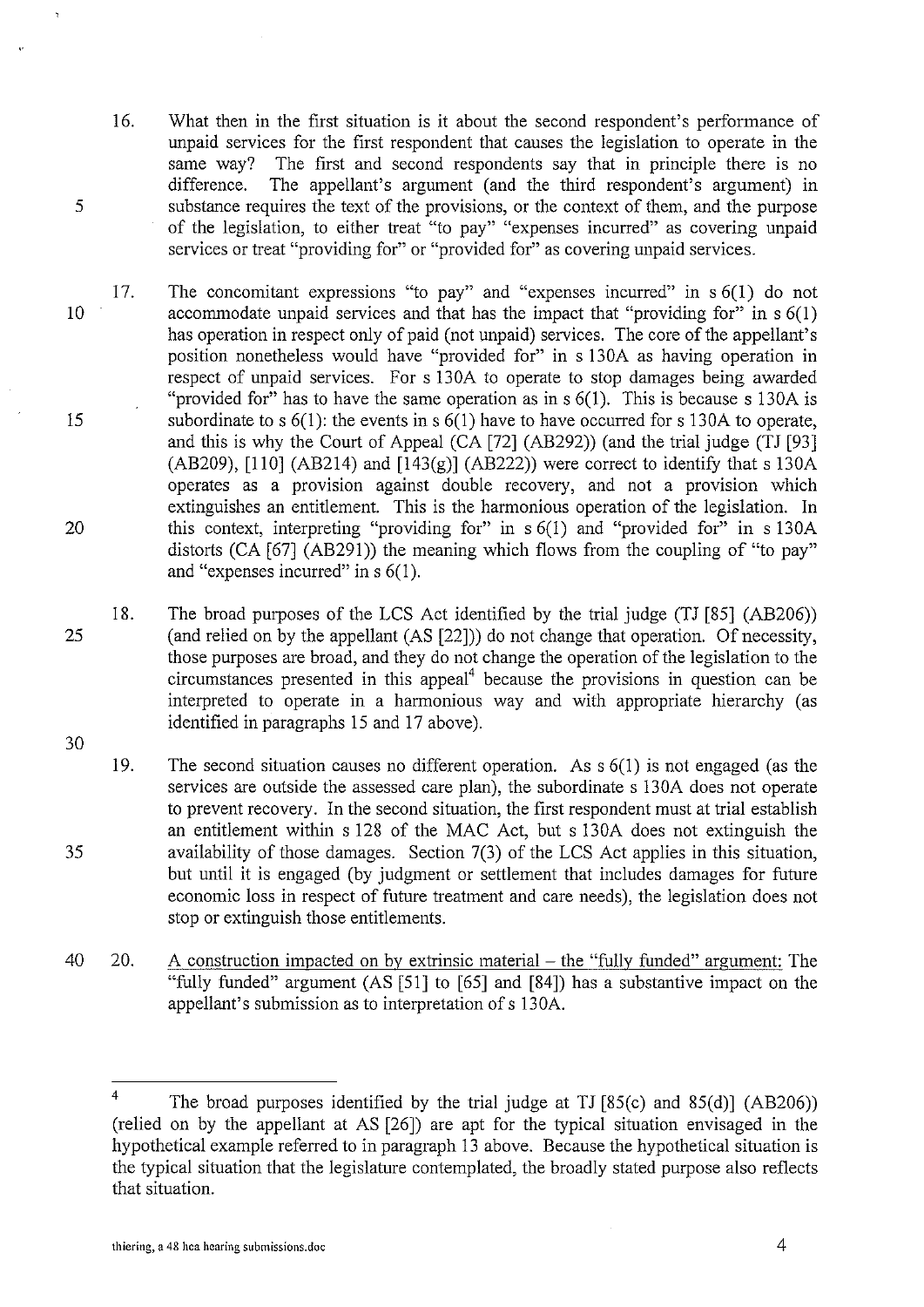- 21. The "fully funded" argument has as its starting point that it is to be found in the parliamentary speech (AS [51]-[53]), as its mid point that the third respondent assesses all the reasonable needs of the first respondent (AS [58]-[64]) and in doing so provides for them (AS [65]) and has as its end point that services not provided, or paid for, cannot be recovered from the appellant because, in substance, a premium was not collected and, as a result, the scheme in this regard is not "fully funded" (AS [84], but described in terms of "the division of funding of the motor accidents scheme" "has been frustrated").
- 10 22. The appellant's mid point treats the third respondent's assessment of the first respondent's treatment and care as being the provision of "all" reasonable needs. This is not correct. As noted earlier,<sup>5</sup> an assessment made pursuant to s 23(1) may not in a particular case provide for "all" reasonable needs, but the scheme by s 23(2) treats (in substance, deems) its assessment as "an assessment of the participant's treatment and 15 care needs that are reasonable and necessary in the circumstances".<sup>6</sup>
- 20 23. The appellant's mid point also treats the use of a family member to perform services for no payment (or in circumstances where a claim for payment is refused) as being within the statutory notion of "provided for" in s 130A. For the reasons set out in paragraphs 17 and 18 above this is incorrect because "provided for" in s 130A is tied to payment ("pay the reasonable expenses" "in providing for") under s 6(1 ).
- 25 24. Even viewed in isolation from its relationship to s 6(1), s 130A is hard-pressed to treat voluntarily provided services, or performed services for which payment is not made, as being services "provided for" by the scheme. Voluntary services are services provided by the person providing them. Where services are performed but payment is refused, the services also retain their voluntary character until remuneration is paid. In neither circumstance are the services appropriately characterised as "provided for" by the scheme.
- 30

35

40

5

25. The appellant's starting point and its end point treat the ministerial speech as being directed in substance to the funding of the CTP scheme. The ministerial speech is ambiguous in this regard. It is more apparent from the text of the speech at AS [53] (also third respondent's materials, page 4) that the speech is directed to the scheme being "fully funded", which is described by the minister as being "consistent" with the requirements on licenced CTP insurer's under the motor accidents scheme.

26. The speech is directed to the general issue of the funding of the scheme by a levy, and there is no statement directed with any particularity toward s 6(1) or s 13 OA operating in the manner contended by the appellant. As such, the speech does not assist in

<sup>5</sup>  See footnote I above.

<sup>6</sup> Once an assessment is made for the purposes of s 23(1) and is treated (in substance, deemed) by s 23(2) as "an assessment of the participant's treatment and care needs that are reasonable and necessary in the circumstances", the treatment and care needs so assessed become the basis of the obligation "to pay the reasonable expenses incurred by or on behalf of a person" "in providing for such treatment and care needs" "as are reasonable and necessary in the circumstances", and those last words pick up the effect of s 23(2).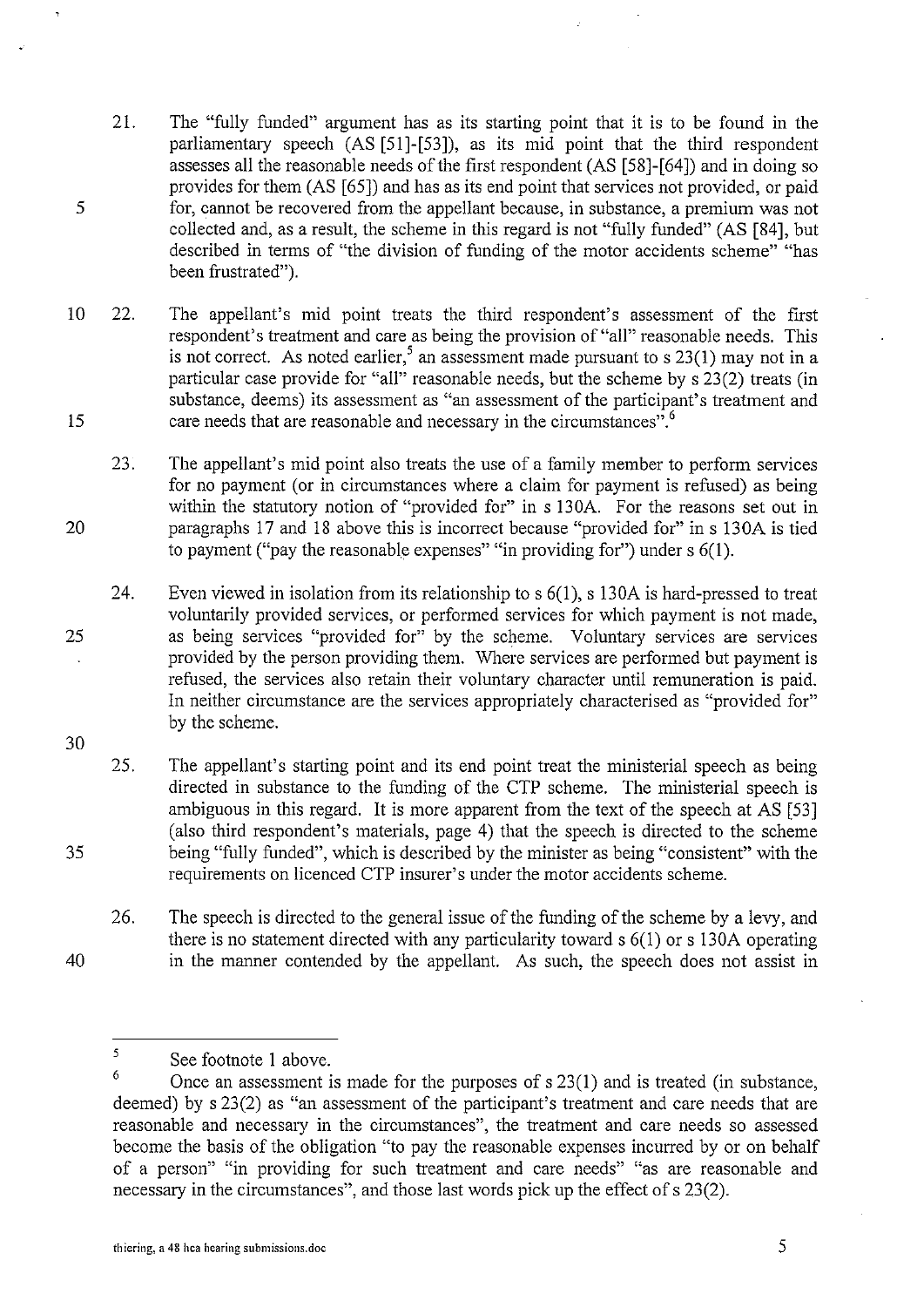revealing in any relevant detail the ministerial intention<sup>7</sup> as to how those sections should operate in any circumstance, yet alone the present circumstances. At its highest, the ministerial intention of the scheme being "fully funded" has an unrefined aspirational quality, which reflects a not unsurprising broad governmental policy. The speech, for those reasons, is not a sound basis by which to interpret s 6(1) and s 130A.

- 27. Moreover, as the speech is ambiguous as regards the intention asserted in respect of the CTP scheme to be "fully funded", the speech should not be considered. To be contrasted, in *Re Bolton; Ex Parte Beane,* (1987) 162 CLR 514 the ministerial second reading speech *"unambiguously"* (518) asserted that the relevant part of the defence forces legislation applied to deserters or absentees whether or not they are from a visiting force. Mason CJ, Wilson and Dawson JJ said, 518:
- 15 20 "But this of itself, while deserving serious consideration, caunot be determinative; it is available as an aid to interpretation. The words of a Minister must not be substituted for the text of the law. It is always possible that through oversight or inadvertence the clear intention of the Parliament fails to be translated into the text of the law. However unfortunate it may be when that happens, the task of the Court remains clear. The function of the Court is to give effect to the will of Parliament as expressed in the law."
- 25 28. Similarly, in *Project Blue Sky Inc v Australian Broadcasting Authority* (1998) 194 CLR 355, the statement by McHugh, Gummow, Kirby and Hayne JJ at [69]-[71] was made in the setting where extrinsic material in the nature of a speech was not being considered, and the material as to the context and purpose of the legislation was the provisions of the legislation (see [47]-[66], noting that no notified policies or ministerial directions (made relevant by s.l61 of the legislation) were considered: [62]).
- 30 29. Even if it were accepted that there was a broad intention to have a "fully funded" LCS scheme and a "fully funded" CTP scheme, it is doubtful whether such an intention would operate to displace the construction of the legislation that is obtained from review of the terms of the legislation, and the context and the purpose which the terms of the legislation provide. This was in substance what the Court of Appeal did. Hoeben JA acknowledged the extrinsic materials based "fully funded" argument (CA [62]-[64] (AB209)), but preferred a construction reached by reference to the provisions, and their indicators of context and purpose (CA [65]-[74] (AB209-293)), which included a conclusion that s 130A of the MAC Act was aimed at preventing double recovery of damages, and not removing a compensation entitlement, for which "explicit language would have to be used to achieve that result" (CA [72] (AB292)). 35 40
	- 30. The "fully funded" argnment suffers the illegitimacy identified in *Certain Lloyds Underwriters v Cross* [2012] HCA 56. French CJ and Hayne J, after setting out the applying principles, [23]-[32], and after referring to *Project Blue Sky Inc,* [24] and  $[25]$ , reminded that,  $[26]$ :

 $.45$ 

5

<sup>&</sup>lt;sup>7</sup> Treating the speech as an objective statement of parliament's intention can itself be a problematic starting point, for reasons including those discussed in cases such as *Harrison v Melhem* (2008) 72 NSWLR 380, [13]-[14] (Spigelman CJ), and (in a constitutional context) *Eastman v The* Queen (2000) CLR 1, [146]-[147] (McHugh J)).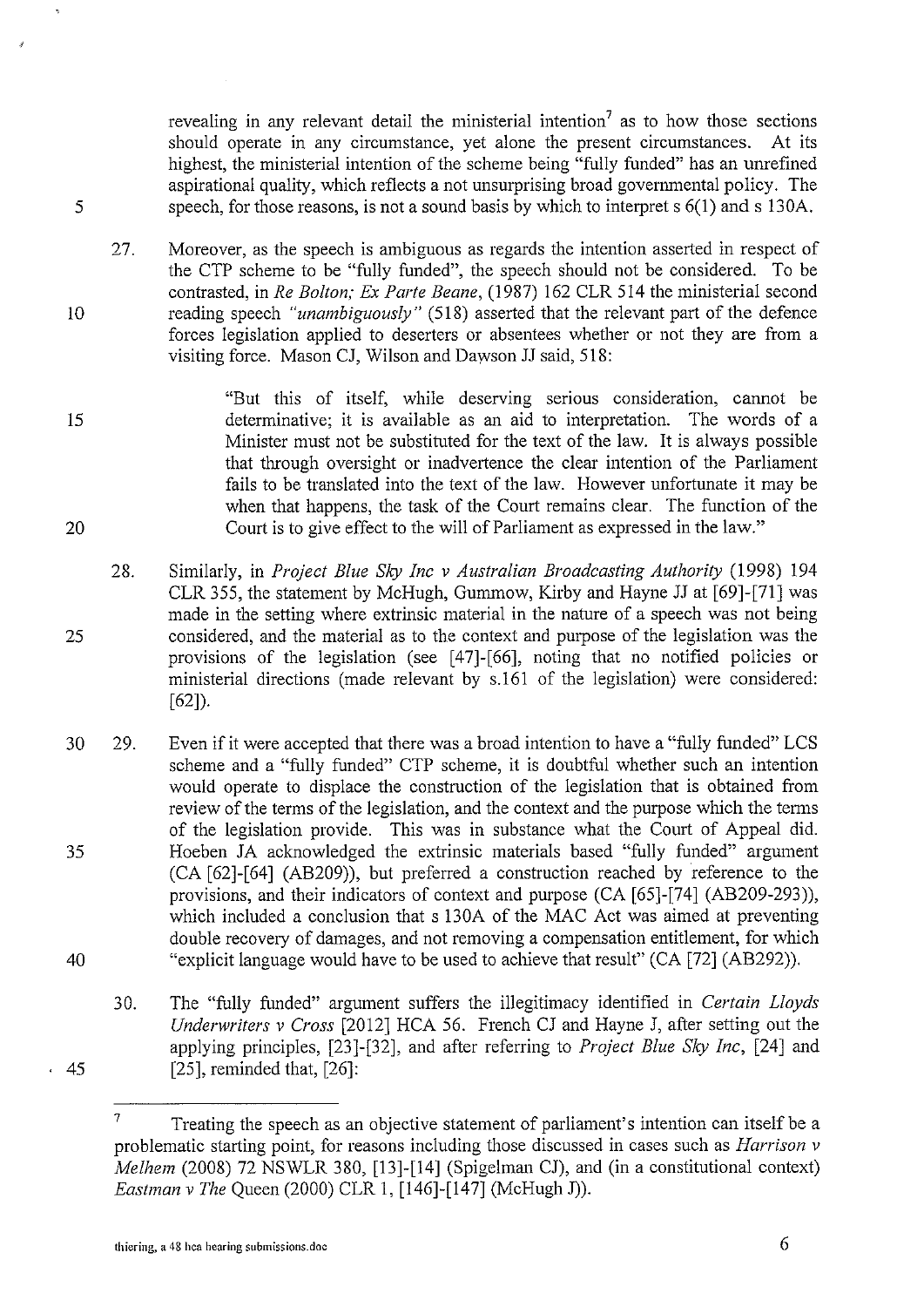"[t]he purpose of legislation must be derived from what the legislation says, and not from any assumption about the desired or desirable reach or operation of the relevant provisions."

31. The "fully funded" argument also suffers the illegitimacy of seeking, as a matter of substance, to use the extrinsic materials to otherwise displace the construction reached by application of the principle of construction to the non-extrinsic materials. In *Certain Lloyds Underwriters v Cross* Kiefel JJ, after referring to *A lean (NT) Alumina Pty Ltd v Commission of Territory Revenue,* [88], stated, [89]:

> "It is legitimate to resort to materials outside the statute, but it is necessary to bear in mind the purpose of doing so and the process of construction to which it is directed. That purpose is, generally speaking, to identify the policy of the statute in order to better understand the language and intended operation of the statute. An understanding of legislative policy by these means does not provide a warrant for departing from the process of statutory construction and attributing a wider operation to a statute than its language and evident operation permit."

32. No obligation to pay or compensate the second respondent: The appellant's and the third respondent's competing interpretations both say, in substance, that the second respondent is not required to be paid or compensated (AS [39] and 3R [69]).

25 33. The appellant's proposition rests on its construction of s 130A (AS [40]), which the first and second respondents' say is incorrect, as developed above.

30 34. The third respondent's proposition rests on something more opportunistic: by "allocating work" to Mrs Thiering in the third respondent's assessment (pursuant to s 23(1)) of her son's treatment and care needs (3R [27]) it has "provided for" her son's treatment and care needs because "paying for something is not the only way treatment and care needs can be provided for: they can be provided for by a mother (for example) by agreeing<sup>8</sup> to do the acts done that need to be done (and then doing them)" (3R [28]).

35 40 35. In substance, the third respondent's position is that if the services are performed without a requirement for payment, there is no obligation to pay or compensate. This is not the operation of s 6(1) which is directed to the obligation to "pay reasonable expenses incurred" "in providing for" treatment and care needs. In respect of the statutory notion of "incurred", if the performance of services is procured and they are performed (as the third respondent relies on in 3R [27] (allocating work to Mrs Thiering in the plan and she does it)) then the expenses for those services have nonetheless been "incurred" (which is in part acknowledged in 3R [27] ("That said, paying for services is the only way in which the Authority provides for such needs").

45

5

10

15

<sup>&</sup>lt;sup>8</sup> The notion of "agreeing" is vexed. A family member "agreeing" to perform services invites inquiry as to the circumstances in which the agreement was procured, and the extent of the family member's true knowledge of his or her entitlement to recompense being waived.